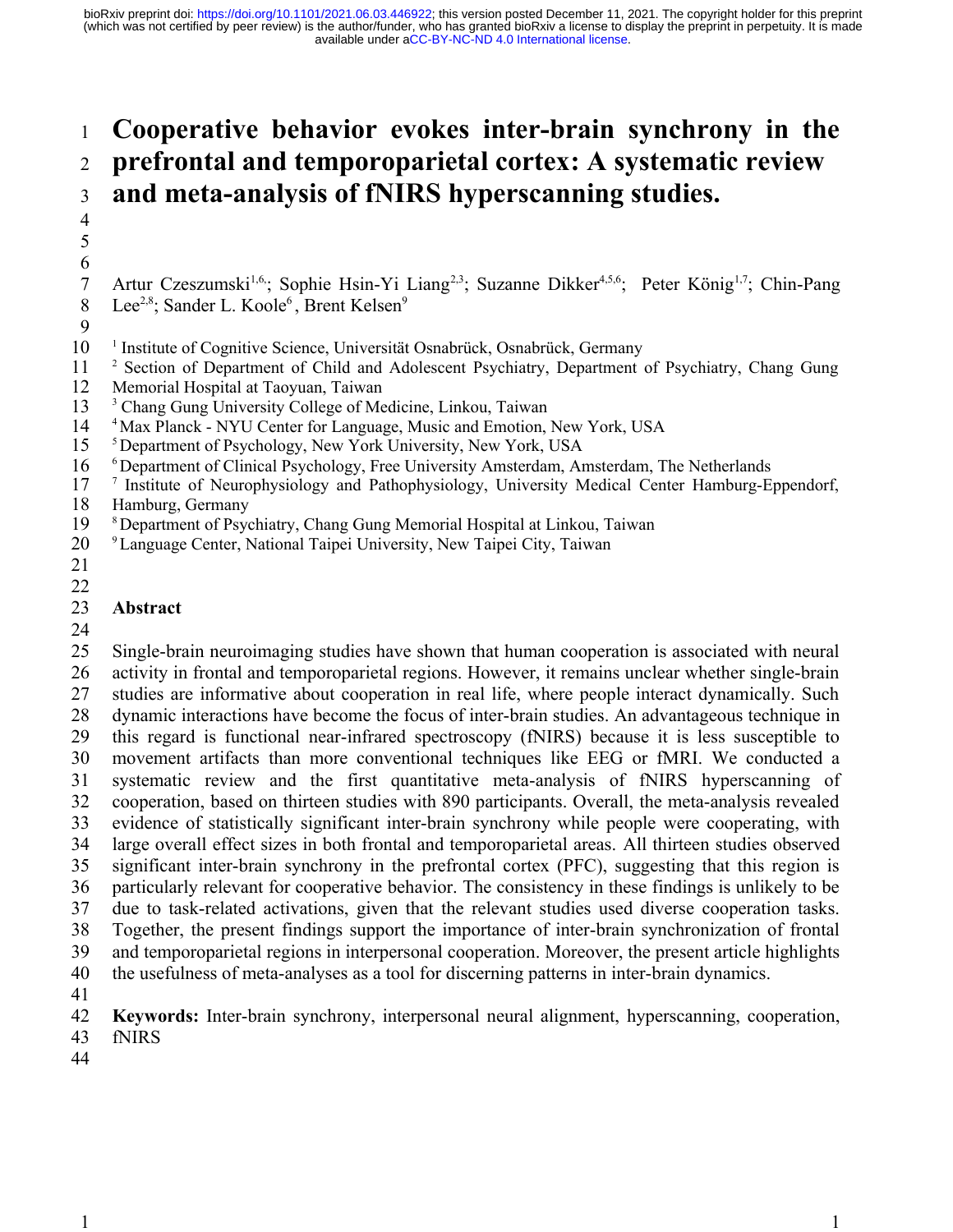### **Introduction** 45

46

Human beings cooperate on small scales, like friends or families, and on larger scales, like nation states (Handley & Mathew 2020; Jaeggi & Gurven 2013). Nevertheless, there are many cases where cooperation fails, from marital arguments to political conflicts, leading to suboptimal outcomes for individuals and society. To understand the complexities of cooperation and help people realize more of their cooperative potential, it is helpful to obtain a better scientific understanding of cooperation. One key scientific question is how cooperation is implemented in the brain. Over the last three decades, a large literature has emerged on social neuroscience (Cacioppo et al., 2000; Todorov et al., 2011; Schurz et al., 2021). Much of this research to date has relied on a single-brain approach as the dominant paradigm in contemporary neuroscience. In a typical social neuroscience study, a participant views social stimuli on a computer screen while her or his neural activations are being recorded with EEG or fMRI. A number of neural systems have been implicated in social cognition more generally, including the mirror neuron system and the mentalizing system. The former purportedly consists of the inferior frontal gyrus (IFG), inferior frontal lobule (IFL), and superior temporal gyrus (STG). The latter involves the temporoparietal junction (TPJ), precuneus, and prefrontal cortex (PFC; Rizzolatti & Fabbri-Destro; 2008; van Overwalle & Baetens, 2009). 47 48 49 50 51 52 53 54 55 56 57 58 59 60 61 62 63

One limitation of traditional social neuroscience research is that participants are not directly engaged in social interaction. To overcome this problem, researchers have moved toward a truly social, second-person neuroscience approach (Redcay & Schilbach, 2019; Schilbach et al., 2013). In second-person neuroscience, neural processes are examined within the context of a real-time reciprocal social interaction. Preliminary evidence has confirmed the added value of the second-person neuroscience approach by showing that specific neural signatures are only observable during 'true' social interaction (Tognoli et al., 2007). Recent developments in neuroimaging have enabled so-called 'hyperscanning', whereby the activity of two or more brains can be assessed simultaneously while people are interacting (Dumas et al., 2010, Czeszumski et al., 2020). The resulting inter-brain activity is usually characterized in terms of the synchronization of the functional activity of the interacting brains. Hyperscanning has used a variety of neural imaging procedures, including electroencephalography (EEG), magnetoencephalography (MEG), functional magnetic resonance imaging (fMRI), and functional near-infrared spectroscopy (fNIRS) (respectively: Goldstein et al., 2018; Hirata et al., 2014; Koike et al., 2016; Scholkmann et al., 2013). Each apparatus and method has different advantages and disadvantages for hyperscanning (Czeszumski et al., 2020; Ayrolles et al., 2021). Hyperscanning research paradigms vary from studying coordinated finger movements (Tognoli et al., 2007), to real-life situations like playing guitar in a duet (Sanger et al., 2012) or studying multiple brains of high-school students inside the classroom (Dikker et al., 2017).). 64 65 66 67 68 69 70 71 72 73 74 75 76 77 78 79 80 81 82 83

So far, hyperscanning studies have revealed that inter-brain synchrony plays a crucial role in joint attention, interpersonal communication and coordination, cooperation, and decision-making (review: Czeszumski et al., 2020). Many hyperscanning studies have used spoken language during interactions between participants (Kelsen et al., 2020; Pérez et al., 2017; Li et al., 2021), ranging from knowledge sharing, cooperation, turn-taking, and naturalistic situations. Of the latter studies, many reported the emergence of inter-brain synchrony during interpersonal communication based on cooperative interaction in frontal and temporoparietal 84 85 86 87 88 89 90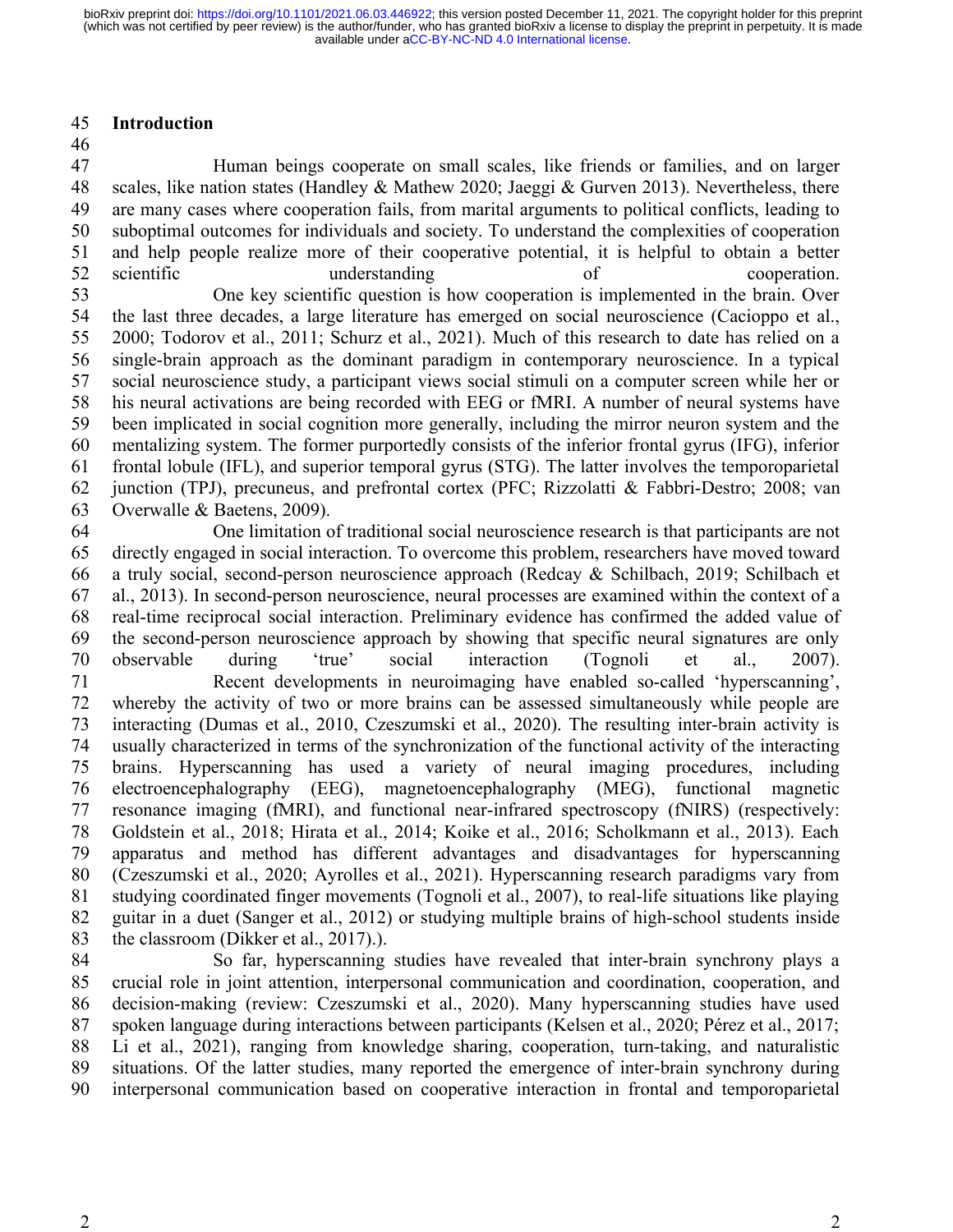regions. 91

While the field is still young (Czeszumski et al., 2020), we conducted a metaanalysis (Zlowodzki et al., 2007) of fNIRS hyperscanning studies focusing on cooperative behavior. The present review focused explicitly on fNIRS studies for a number of reasons. The method of fNIRS is one of the most commonly used neuroimaging techniques in hyperscanning studies of cooperation (Kelsen et al., 2020), which is relatively insensitive to motion artifacts and capable of capturing inter-brain synchrony over longer periods (from seconds to minutes). 92 93 94 95 96 97

For example, social communication enhanced inter-brain synchrony during a turntaking game (Nozawa et al., 2016). These and related findings suggest that inter-brain synchrony in frontal regions is associated with successful knowledge sharing and cooperative behavior using spoken language. Studies have additionally reported higher inter-brain synchrony in temporoparietal regions during teacher-student interactions (Zheng et al., 2018; Liu et al., 2019), cooperation (Xue et al., 2018; Lu et al., 2019b), and naturalistic discussion (Jiang et al., 2015). 98 99 100 101 102 103

In sum, many hyperscanning studies have examined the inter-brain dynamics associated with cooperative behavior. The findings appear to show some convergence, with inter-brain synchrony seemingly emerging in frontal regions. However, without quantitative integration through meta-analysis, it is not possible to determine the degree to which hyperscanning studies of cooperation have converging results. This question is of substantive theoretical interest, given the diverse paradigms used in hyperscanning studies in this area. More specifically, the cooperation tasks used varied considerably across studies, ranging from singing together to jointly solving a puzzle. This means that these tasks, aside from their cooperative nature, are unlikely to evoke shared neural activations based on low-level operational features. Thus, finding a common neuroanatomical site for inter-brain synchrony in these studies would provide relatively strong evidence for a general-purpose neural substrate for cooperative behavior. Our work had two aims: (1) to review the relevant literature and (2) to assess consistency in findings of inter-brain synchrony in different brain regions related to cooperative behavior. 104 105 106 107 108 109 110 111 112 113 114 115 116 117

118

**Methods** 119

120

### **Search strategy and inclusion criteria** 121

We searched MEDLINE and SCOPUS databases for fNIRS hyperscanning studies of cooperation in accordance with preferred reporting items for systematic reviews and metaanalysis guidelines (PRISMA, Moher et al., 2009). Following consultation with a librarian, two authors independently conducted searches in September 2021 using keywords: ((hyperscanning OR "social neuroscience" OR fnirs) AND (interbrain OR inter-brain OR interpersonal OR interneural OR inter-neural OR synchron\* OR coupling OR alignment OR "functional connectivity") AND (cooperat\* OR collaborat\*)). Inclusion criteria included: fNIRS hyperscanning; cooperation/collaboration (where participants interacted to achieve a specific outcome such as solve a problem or puzzle or accomplish a particular result, thereby excluding turn-taking activities such as sequential counting, ultimatum game, prisoner dilemma and word games). Additionally, we excluded studies that focused on comparisons between genders, different levels of cooperation and did not report comparisons between cooperation and other conditions (cooperation or independent) or baseline. Discrepancies relating to inclusion were resolved through mutual discussion. 122 123 124 125 126 127 128 129 130 131 132 133 134 135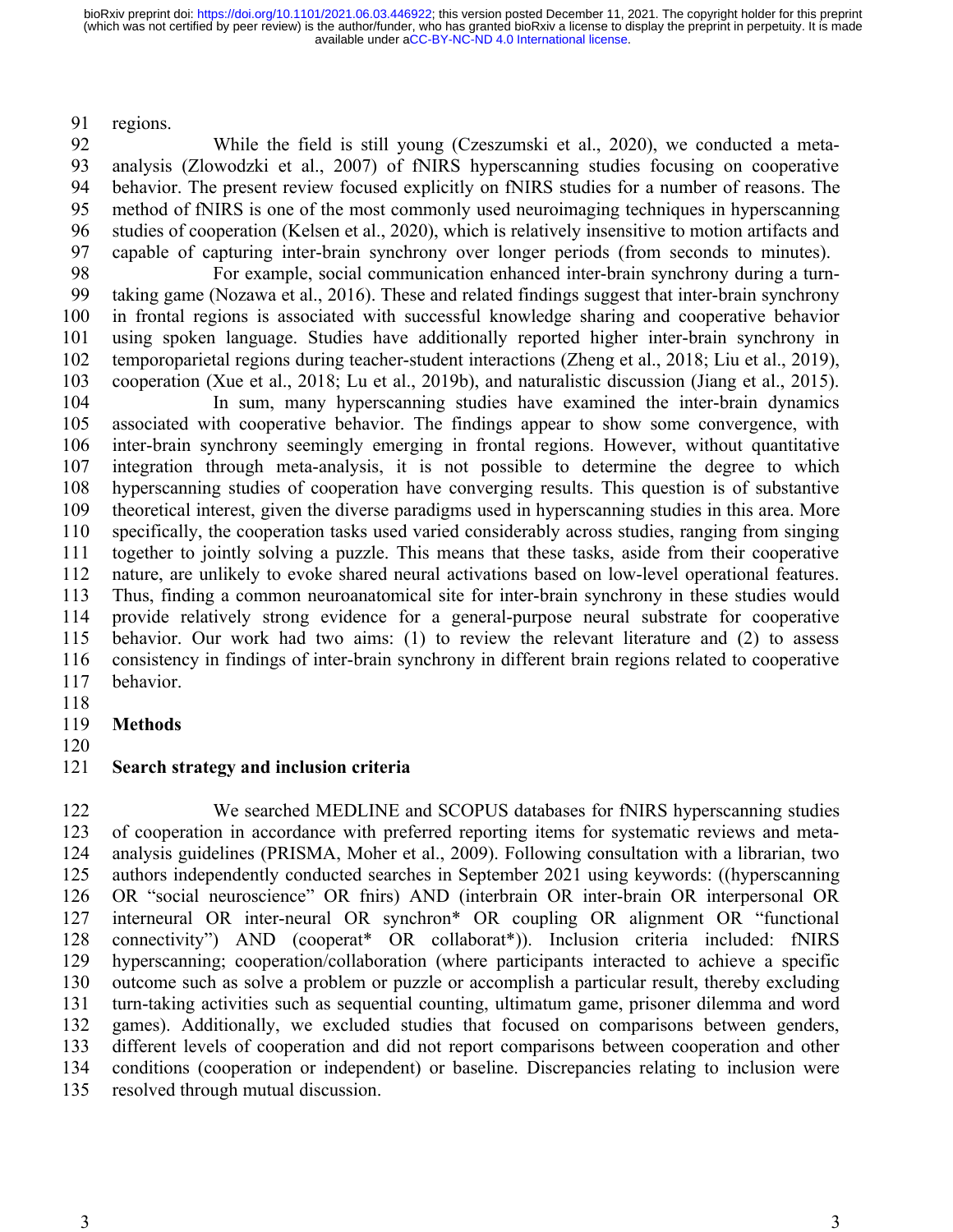136



Figure 1. Flowchart of selection process.

### **Statistical analyses** 138

139

137

Because functional equivalence was not expected to hold across the included studies, and a common effect size could not be assumed, we performed a random-effects metaanalysis (Borenstein et al., 2009). We set the threshold for type I errors (alpha) at 0.05 and used effect sizes provided in the selected articles (if reported). We used the Psychometrica website (Lenhard and Lenhard, 2016) to estimate Cohen's  $d$  from  $\eta^2$  (if available in the article), or we estimated Cohen's *d* based on information provided in the article (statistical results)(Lipsey and Wilson, 2001). Further, we transformed effect sizes to Hedges'g; although similar to the classical Cohen's *d*, it controls potential biases in studies with small sample sizes. If more than one comparison between cooperation and other conditions was present in the article, we chose the most orthogonal comparison. Furthermore, if more than one channel per region was reported, we selected the most central channel to the reported brain region. The heterogeneity across studies was gauged by Cochrane's  $Q, I^2, \tau^2$  statistics, and forest plots. We used Cochrane's  $Q$  as a statistical test of the null-hypothesis of no heterogeneity,  $I^2$  to quantitatively estimate the variance between studies, and forest plots to visualize all effect sizes. In addition, we used funnel plots to assess publication bias. Publication bias concerns the elevated probability of studies reporting positive results being published. The tendency of journals to give preference to research showing positive findings means negative results may remain unpublished, leading to bias and an increased likelihood of false-positive outcomes (Zlodowski et al., 2007). Using Egger's tests, we tested the funnel plot for symmetry and adjusted effect sizes with trim and fill analysis (Egger et al., 1997). Furthermore, we performed meta-regression analysis to test the influence of the variables Age, Gender and Language, Type of communication on overall effect sizes. All statistics were computed using the open-source JASP statistical computing environment (JASP Team, 2020). 140 141 142 143 144 145 146 147 148 149 150 151 152 153 154 155 156 157 158 159 160 161 162 163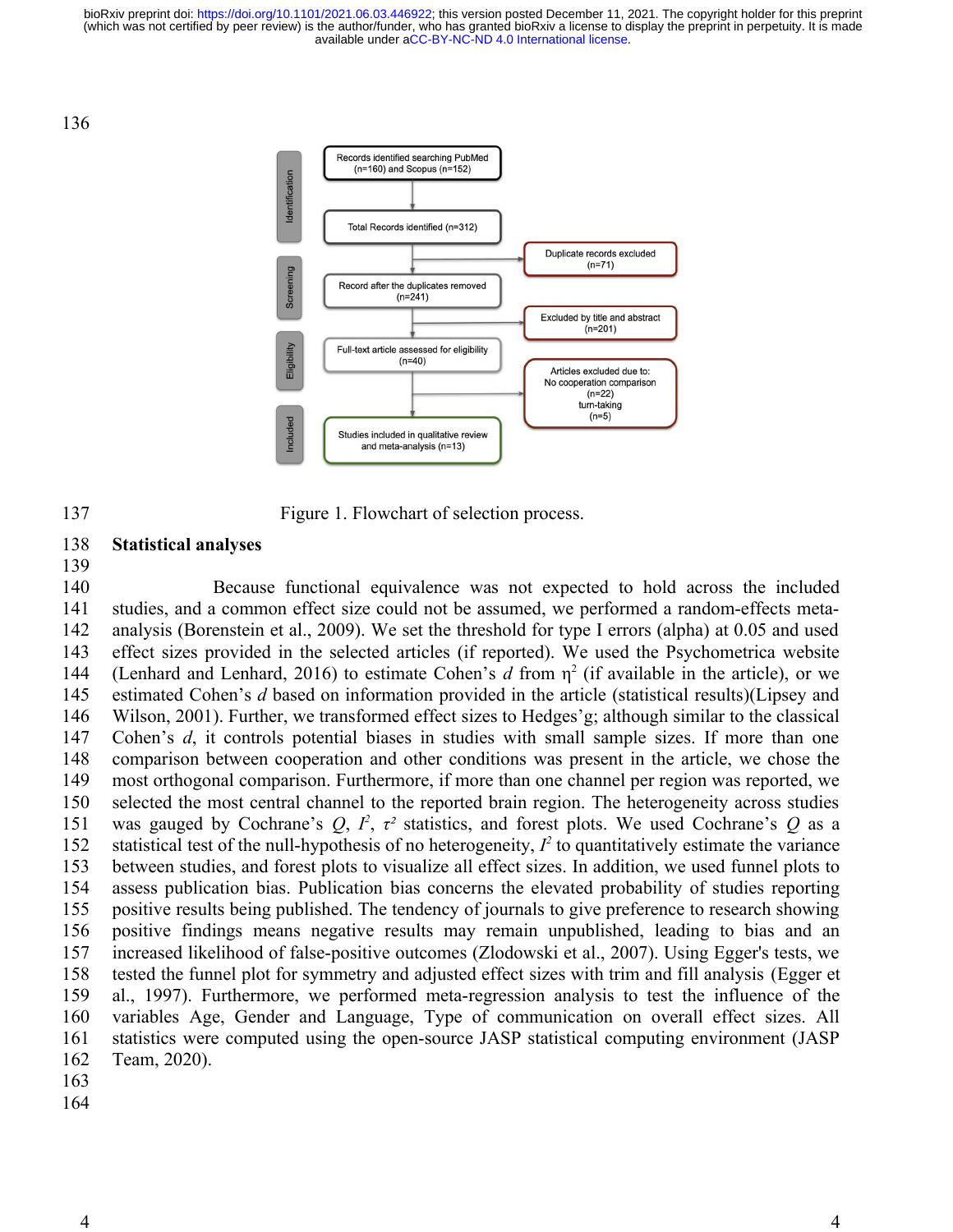# 165

### Table 1. Selected studies 166

167

| Study                     | Country<br>Language                   | Sample size#<br>Relationship                                                                                                              | Age<br>M                                   | <b>SD</b>                        | Activity                          | Oral<br>Communication | Channels<br>Phase analysis<br>IBS regions                                                          | IBS comparison                                           |
|---------------------------|---------------------------------------|-------------------------------------------------------------------------------------------------------------------------------------------|--------------------------------------------|----------------------------------|-----------------------------------|-----------------------|----------------------------------------------------------------------------------------------------|----------------------------------------------------------|
| Liu et al.<br>(2016)      | $\cdot$ USA<br>· English              | •18<br>$F-F=2$<br>$F-M=5$<br>$M-M=2$<br>• strangers                                                                                       | 21.1                                       | 1.7                              | Jenga game                        | Yes                   | • 19<br>$\cdot$ WTC<br>$\bullet$ IFG/MFG                                                           | Cooperation ><br>Dialogue                                |
| Fishburn et<br>al. (2018) | $\cdot$ USA<br>$\cdot$ English        | $\cdot$ 60 (57)<br>$F=37$<br>• strangers                                                                                                  | 19.73                                      | 1.02                             | Tangram<br>Puzzle                 | Yes                   | • 18 spread over<br>triad<br>•Autoregressive<br>model & robust<br>correlation<br>$\bullet$ IFG/MFG | Together active ><br>Apart                               |
| Xue et al.<br>(2018)      | · China<br>• Chinese                  | $\cdot\,90(60)$<br>$F=43$<br>• strangers                                                                                                  | 20                                         | 2.13                             | Realistic<br>Presented<br>Problem | Yes                   | •46<br>$\cdot$ WTC<br>· DLPFC & TPJ                                                                | More cooperative<br>dyads > Less/No<br>cooperative dyads |
| Lu & Hao<br>(2019a)       | · China<br>• Chinese                  | • 44(42)<br>$F=40$<br>• strangers                                                                                                         | 20.66                                      | 2.29                             | Realistic<br>Presented<br>Problem | Yes                   | •22<br>$\cdot$ WTC<br>$\cdot$ DLPFC                                                                | Real participants ><br>Confederate                       |
| Lu et al.<br>(2019b)      | · China<br>• Chinese                  | • 118<br>$F = 102$<br>• strangers                                                                                                         | 20.72                                      | 2.47                             | Realistic<br>Presented<br>Problem | Yes                   | $\cdot$ 22<br>$\cdot$ WTC<br>• FPC & DLPFC                                                         | Positive & negative<br>feedback > Control                |
| Lu et al.<br>(2019c)      | · China<br>· Chinese                  | $\cdot$ 104(102)<br>$F=64$<br>• strangers                                                                                                 | 21                                         | 1.52                             | Creativity<br>task                | Yes                   | •46<br>$\cdot$ WTC<br>· DLPFC & TPJ                                                                | Cooperation ><br>Competition                             |
| Duan et al.<br>(2020)     | · China<br>• Chinese                  | • 84<br>F-M dyads<br>$\cdot$ lovers=20<br>strangers=22                                                                                    | 20.3                                       | 0.84                             | Realistic<br>Presented<br>Problem | Yes                   | •19<br>$\cdot$ WTC<br>· FPC, TPJ                                                                   | Lovers (Cooperative)<br>> Strangers (no<br>cooperative)  |
| Sun et al.<br>(2020)      | $\overline{\cdot}$ China<br>• Chinese | • 68<br>• 16 novice<br>teachers $(M=3)$<br>• 18 expert<br>teachers $(M=4)$<br>• 34 students<br>$(M=7)$<br>· same sex dyads<br>· strangers | NT<br>(25.81)<br>ET<br>(38.00)<br>S(20.15) | NT (4.69)<br>ET(4.30)<br>S(1.67) | Math task                         | No                    | •22<br>$\cdot$ WTC<br>$\cdot$ DLPFC                                                                | Cooperative<br>Independent                               |
| Li et al.<br>(2021)       | · China<br>• Chinese                  | $\cdot$ 90 (86)<br>$F=45$<br>$M-M = 13$<br>$M - F = 15$<br>$F-F = 15.$<br>• strangers                                                     | 21.14                                      | 2.01                             | Jenga<br>Game                     | No                    | •22<br>$\cdot$ WTC<br>$\bullet$ IFG/MFG                                                            | Cooperation ><br>Competition                             |
| Dai et al.<br>(2018)      | · China<br>• Chinese                  | • 84<br>· same sex dyads<br>• strangers                                                                                                   | 22.77                                      | 2.19                             | Joint<br>Tapping<br>Task          | No                    | $\cdot$ 22<br>• Correlation<br>$\bullet$ IFG/MFG                                                   | Biderection ><br>Unidirectional                          |
| Osaka et al.<br>(2015)    | · Japan<br>• Japanese                 | $\cdot$ singing 30<br>$M-M = 8$<br>$F-F=7$<br>· humming 28<br>$M-M = 9$<br>$F-F=5$<br>• stranger                                          | S(22)<br>H(21)                             | Missing                          | Singing                           | No                    | $\cdot$ 22<br>$\cdot$ WTC<br>$\bullet$ IFG/MFG<br>• Parietal cortex<br>$\cdot$ MTG<br>$\cdot$ IT   | Cooperative > Alore                                      |
| Li et al.<br>(2020)       | · China<br>• Chinese                  | •48<br>· familiar                                                                                                                         | 19.8                                       | 1.65                             | Joint<br>Drawing<br>Task          | No                    | $\cdot$ 22<br>$\cdot$ WTC<br>$\cdot$ DLPFC                                                         | Cooperative > Alone                                      |
| Cui et al.<br>(2012)      | $\cdot$ USA<br>• English              | .22<br>$F=12$<br>$M-M = 1$<br>$M - F = 8$<br>$F-F = 2$                                                                                    | 26                                         | 6                                | Joint Tap                         | No                    | $\cdot$ 22<br>$\cdot$ WTC<br>$\bullet$ SFG                                                         | Cooperation<br>Competition                               |

# figures in parentheses=sample size after removing unused data. Relationship=participants either known or unknown to each other; F=female, M=male, PFC=prefrontal cortex; MFG=middle frontal gyrus; IFG=inferior frontal gyrus; FPC=frontopolar cortex; DLPFC=dorsolateral prefrontal cortex; SFG=superior frontal gyrus; TPJ=temporoparietal junction; MTG=middle temporal gyrus; IT= inferior temporal cortex; WTC=wavelet transform coherence 168 169 170 171

172

173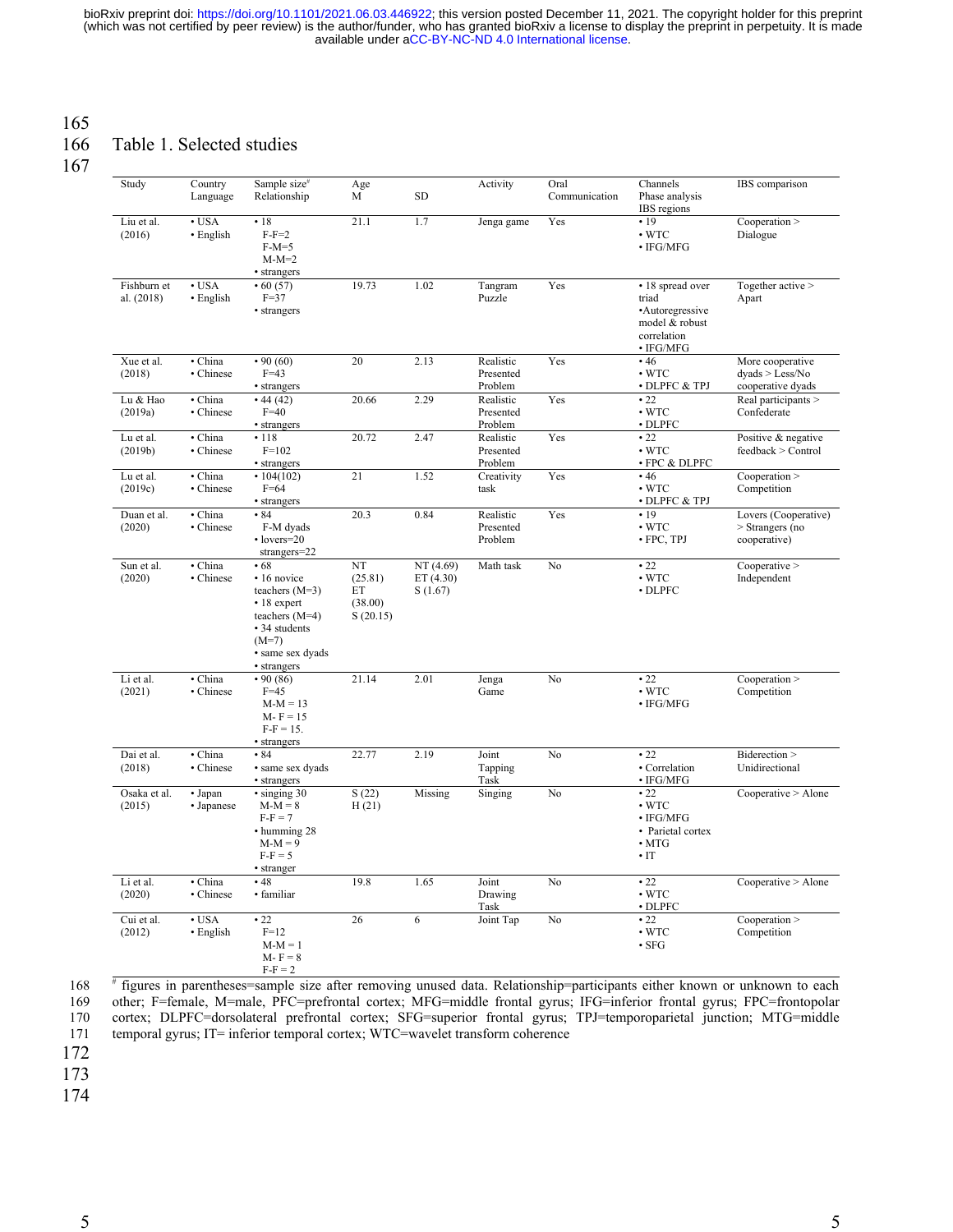175

### 176

### **Results** 177

178

We first present the results of the literature review and afterward the results of the meta-analysis of thirteen selected papers. 179 180

*Selected studies* 181

182

The search resulted in selecting thirteen studies over the period 2016 to 2021, with an initial total of 888 participants and 847 once unusable data was removed (see Table 1). Nine studies were conducted in China, one in Japan and three were performed in the USA. Seven studies used verbal communication between acting participants during the investigation, while six studies did not. HbO measures were used due to increased sensitivity to blood flow, with preprocessing including low-pass filtering and global detrending. Eleven of the studies employed wavelet transform coherence (WTC; Grinsted et al., 2004) to convert the signal for inter-brain synchrony analysis, and two studies used correlation-based measures to estimate inter-brain synchrony. 183 184 185 186 187 188 189 190 191

- 192
- *Experimental designs* 193
- 194

The conditions under which inter-brain synchrony occurred depended upon the experimental setup. Cooperative behavior is often studied with the use of games. Our search found three studies that used Jenga or Tangram puzzles to investigate inter-brain synchrony (Jenga: Liu et al., 2016; Li et al., 2021; Tangram: Fishburn et al., 2018). In the case of the Jenga game, these studies compared cooperative and competitive modes of building a tower, while solving a tangram puzzle was compared between together and apart conditions. On the one hand, multiple studies used different types of problem-solving tasks to study inter-brain synchrony. A set of studies (Lu et al., 2019a; Lu et al., 2019b; Duan et al., 2020; Xue et al., 2018) used realistically presented problem, where cooperation was facilitated by feedback and compared with situations where no feedback was provided. These studies utilized the presence of a third person (confederate) to create cooperative (feedback) and non-cooperative situations (nofeedback). This task closely resembles many everyday situations in which we solve problems together with the people surrounding us. They require communication and creativity; therefore, they are suitable for studying neural underpinnings of social interactions (inter-brain synchrony). 195 196 197 198 199 200 201 202 203 204 205 206 207 208

Lu et al., (2019c) used a creativity task in cooperative and competitive contexts. Participants in this study had to solve problems that required divergent thinking. Another aspect of cooperation was studied with a math problem task by Sun et al., (2020) by comparing cooperative with independent situations between a teacher and student (both adults). On the other hand, tasks that cooperatively require synchronization of behavior were selected. Two studies investigated synchronized taps between participants. In one of them, participants tried to 209 210 211 212 213 214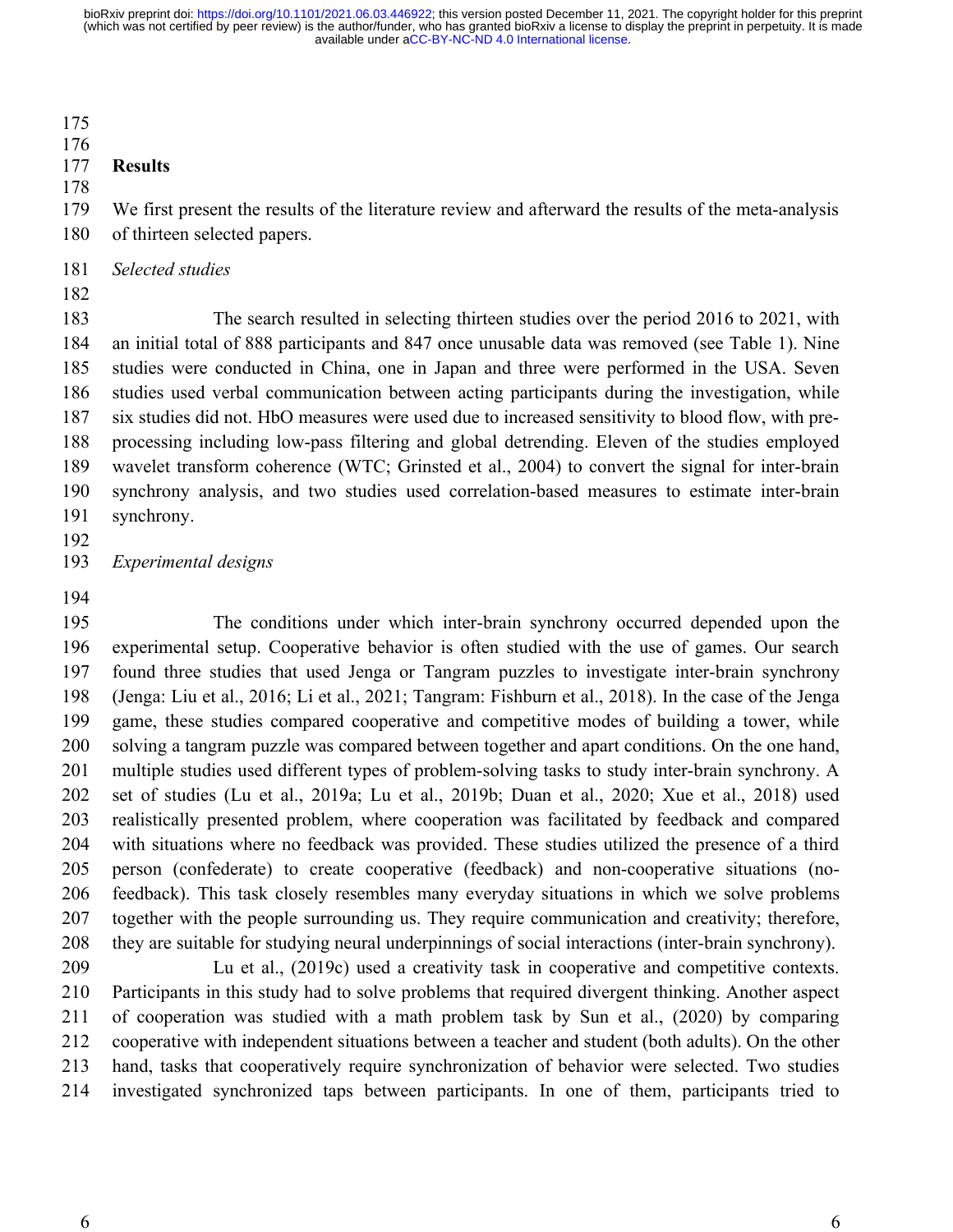synchronize their taps (cooperation) or be faster than the co-actor (competition) (Cui et al., 2012), while in the other study, bidirectional and unidirectional tapping was compared (Dai et al., 2018). Lastly, one study compared inter-brain synchrony in joint (synchronized) versus independent drawing (Li et al., 2020). In sum, various types of tasks were found to study cooperation and inter-brain synchrony with fNIRS. This suggests that many different cognitive functions were studied, and different brain regions were involved. 215 216 217 218 219 220

221

*Brain regions* 222

223

The results of the studies we reviewed showed inter-brain synchrony in different parts of the brain. Studies reported parts of frontal and temporoparietal regions as sources of synchronization. 224 225 226

227 228

*Prefrontal Cortex (PFC)* 229

230

All studies report different subregions of PFC to elicit more robust inter-brain synchrony in cooperative situations than the other conditions. Interestingly, different subparts of PFC were reported to be synchronized in different tasks. One set of studies (six: Xue et al., 2018; Lu et al., 2019a, 2019b, 2019c; Sun et al., 2020; Li et al., 2020) that required flexibility in solving a problem (realistic, creativity, and math problems) or drawing together show inter-brain synchrony in DLPFC. One of the primary functions of DLPFC reported in intra brain studies is cognitive flexibility related to attention switch (Monsell 2003). 231 232 233 234 235 236 237

Collaborative problem-solving tasks require focus switches between co-actors and the problem to solve, and inter-brain synchrony in DLPFC (dorso-lateral prefrontal cortext) may underpin these flexible attentional switches. Different subregions of PFC- IFG/MFG- show interbrain synchrony during gamified tasks, like cooperative Jenga, tangram puzzle, and cooperative singing (four studies: Osaka et al., 2015, Liu et al., 2016, Fishburn et al., 2018, Li et al., 2021). These regions are involved in language processing, and inter-brain synchronization may facilitate cooperative behavior in tasks requiring a lot of verbal communication to solve (Jenga (with verbal communication) and Tangram puzzle; Liu et al., 2016, Fishburn et al., 2018). However, inter-brain synchronization in IFG/MFG (inferior frontal gyrus, middle frontal gyrus) was also reported in cooperative Jenga play without verbal communication (Li et al., 2021). Further research is needed to resolve the role of verbal communication in the Jenga task.One could compare cooperative Jenga play with and without verbal communication to gain more insight into the function of inter-brain synchrony in IFG/MFG. 238 239 240 241 242 243 244 245 246 247 248 249 250

Another subpart of PFC that shows inter-brain synchrony is SFG (superior frontal gyrus). We identified one experiment that showed higher inter-brain synchrony for cooperative joint tap when compared with competitive (Cui t al., 2012). Lastly, we found that FPC (frontopolar cortex) also shows inter-brain synchrony during cooperative realistic problem 251 252 253 254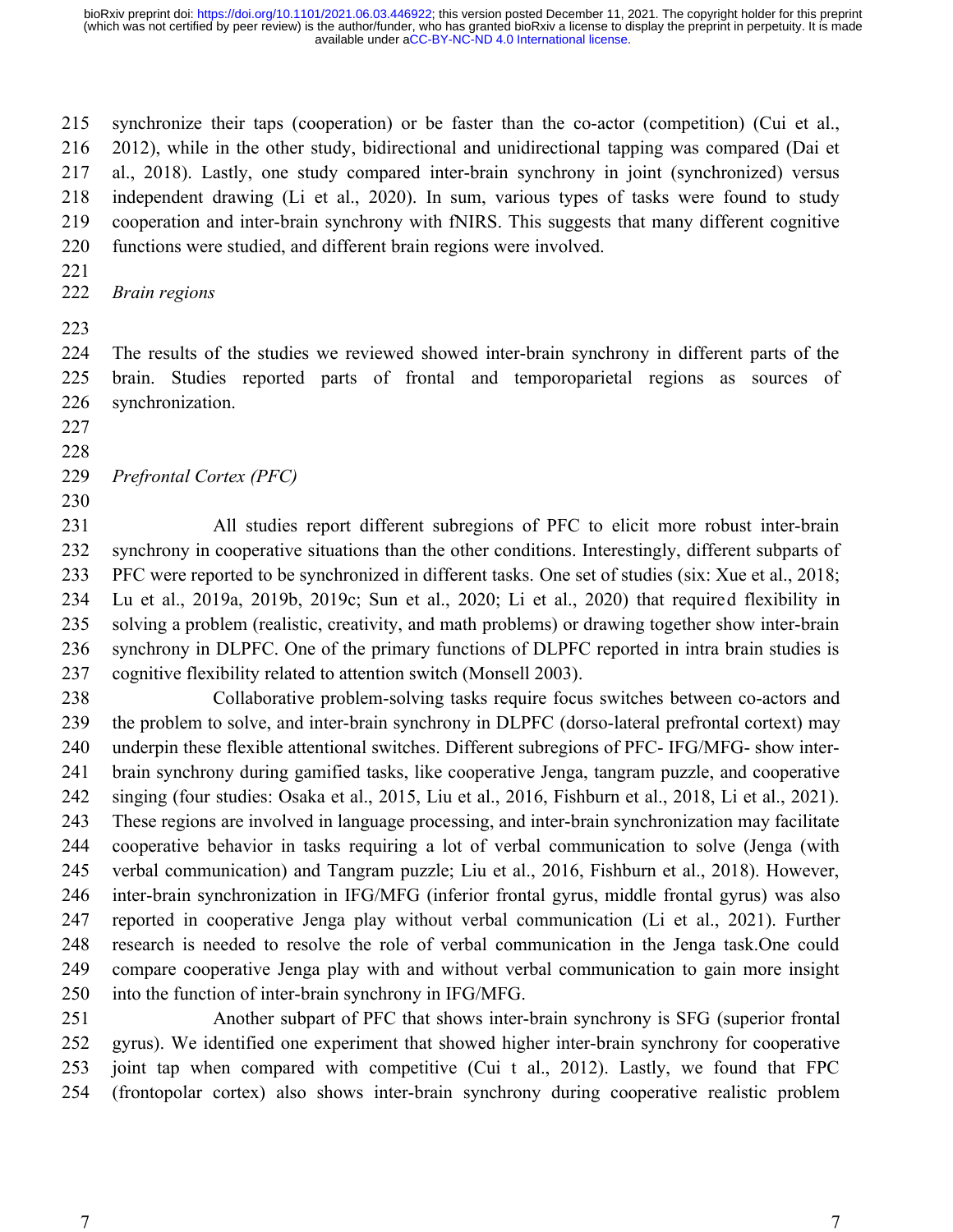solving, suggesting that it is not only PFC that shows inter-brain synchrony. Taken together, we found that most of the studies show inter-brain synchrony in PFC, and that tasks requiring different cognitive functions elicit inter-brain synchrony in different subparts of PFC. 

- 
- 

### *Temporoparietal regions*

Four of the included studies show inter-brain synchrony in temporoparietal regions. It is important to note that these four studies are not different studies from the studies discussed above, but they show inter-brain synchrony in temporoparietal regions in addition to PFC. Three out of four show inter-brain synchrony in the TPJ (temporoparietal junction) while participants solve realistic or creativity problems (Xue et al., 2018, Lu et al., 2019c, Duan et al., 2020). TPJ is involved in many different tasks that require the theory of mind (Schurz et al., 2014), which is essential for successful interpersonal interactions as cooperative problem solving (Rilling et al., 2004). Therefore, the results of selected studies extend past research by showing inter-brain synchrony in TPJ. Furthermore, these studies show inter-brain synchrony in both frontal and temporoparietal regions, suggesting the existence of a PFC-TPJ inter-brain network that facilitates cooperative behaviors. However, more evidence (studies) is required to test that interpretation. In addition to the PFC-TPJ connection, we identified one study that links PFC (IFG/MFG) with the temporal lobe (IT and MTG; inferior temporal cortex, middle temporal gyrus) during cooperative singing (Osaka et al., 2015). 

Taken together, the selected studies pointed in the direction that inter-brain synchrony in prefrontal and temporoparietal regions plays a crucial role in cooperation. To test that further, we performed a meta-analysis of the selected studies. 

 

Inter-Brain Synchrony in Prefrontal Cortex and Temporoparietal regions

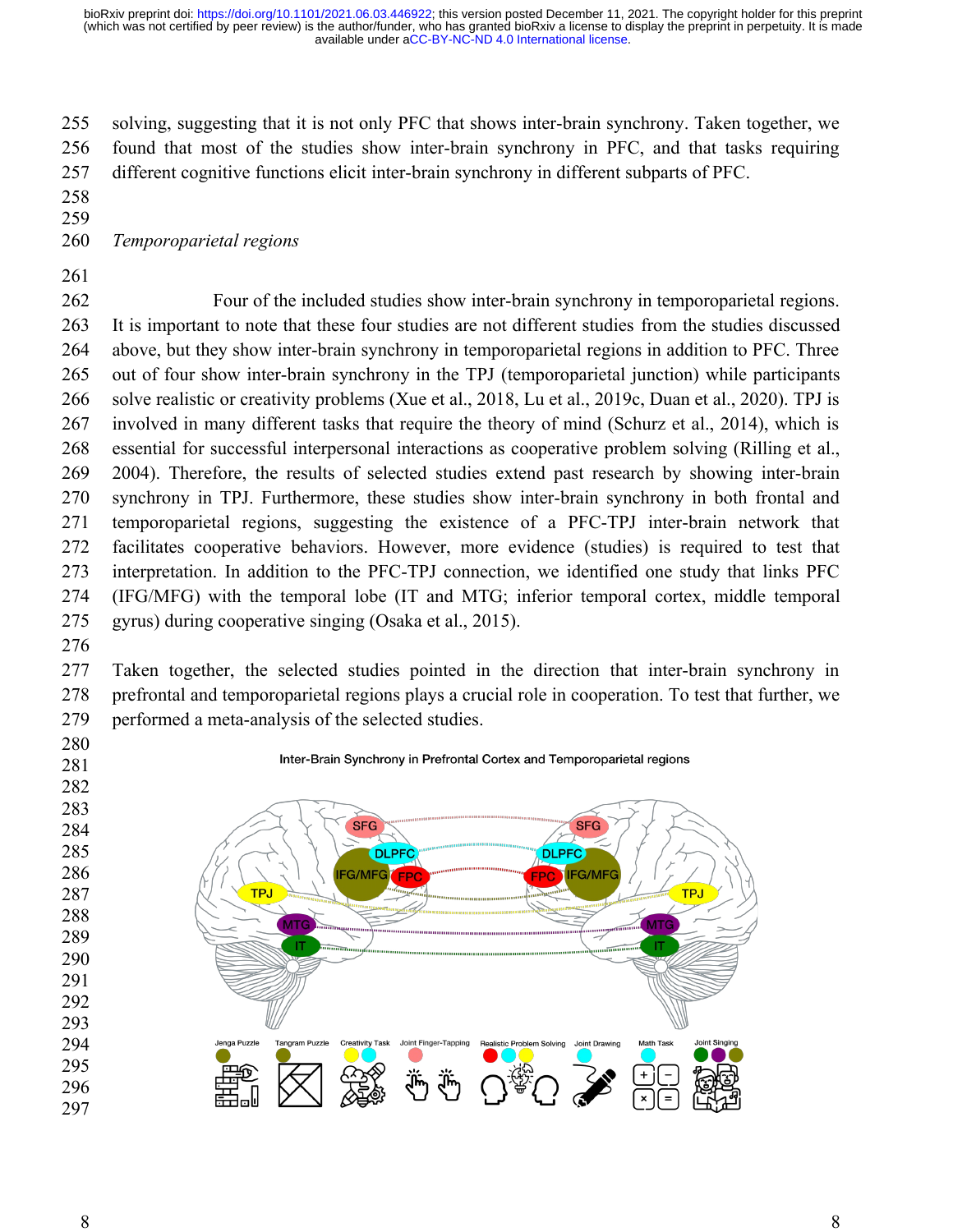**Figure 2.** Inter-brain synchrony in different parts of the prefrontal and temporoparietal cortex in various tasks used to study cooperation. 298 299

300

#### **Meta-analysis** 301

302

A random-effects model for all twenty one experimental conditions across the thirteen studies reported a significantly large overall effect size (*g*=1.98, 95% CI [1.47, 2.49], n=21, *z*=7.68, *p*<0.001). Cochran's Q-statistic (Q=469.72, *p*<0.001) showed significant variation around the weighted average effect for the studies included. The proportion of observed variance was significantly high at *I*<sup>2</sup>=98.6 (> 75 representing large heterogeneity), and a scaled measure of dispersion between true effect sizes of the studies was  $\tau^2=1.29$  (Higgins & Thompson, 2002). These results suggest that the selected studies had an overall large effect size for comparison between cooperative and non-cooperative conditions. Furthermore, the variance between studies was high, suggesting that nearly all variance between studies was not due to chance. Visual inspection of the funnel plot and Egger's test ( $z=7.22$ ,  $p<0.001$ ) indicated significant asymmetry. However, a follow-up trim and fill analysis resulted in the same effect size and confidence intervals (g=1.98, 95%CI [1.47, 2.49]). 303 304 305 306 307 308 309 310 311 312 313 314

We performed meta-regression examinations to test whether any independent variables (Age, Gender, Language, Type of Communication) affected our analysis. Wald tests demonstrated no significant association between observed inter-brain synchrony and independent variables overall. Chinese was used as the reference language. We found that, Age (*Beta*=0.12, *S.E.*=0.27, *z*=.43, *p*=0.66), Gender (*Beta*=-0.78,*S.E.*=2.45, *z*=-0.32, *p*=0.75) Communication (*Beta*=0.78, *S.E.*=1.4, *z*=.56, *p*=0.58) and Language (English) (*Beta*=0.12, *S.E.*=0.95, *z*=0.12, *p*=0.9), and (Japanese) (*Beta*=0.29, *S.E.*=0.92, *z*=0.3, *p*=0.77) all displayed insignificant results. The results of meta-regression analysis suggest that Age, Gender, Type of communication, and Language differences did not modulate overall effect sizes for the included studies. 315 316 317 318 319 320 321 322 323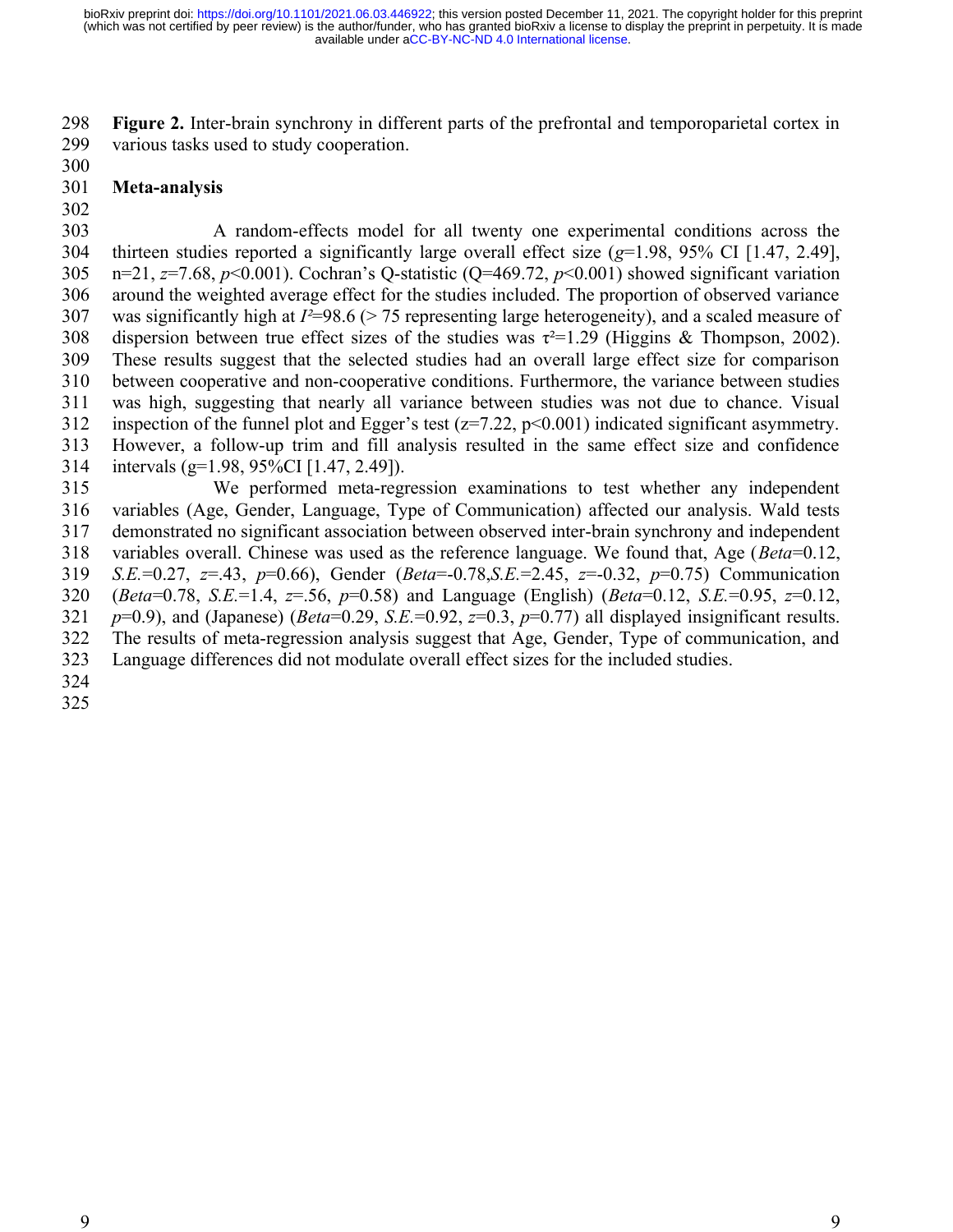

327

**Figure 3.** Forest plot of all included studies. Boxes represent effect sizes and whiskers 328

- confidence intervals. 329
- 330
- 331
- 332

### **Discussion** 333

334

When people cooperate, their neural activity will tend to become mutually synchronized. This inter-brain synchrony during cooperation tasks has become the focus of a growing number of hyperscanning studies. In the present article, we conducted a systematic review and meta-analysis of fNIRS hyperscanning studies of cooperation. We located thirteen relevant studies with a total of 890 participants. The results of our meta-analysis revealed 335 336 337 338 339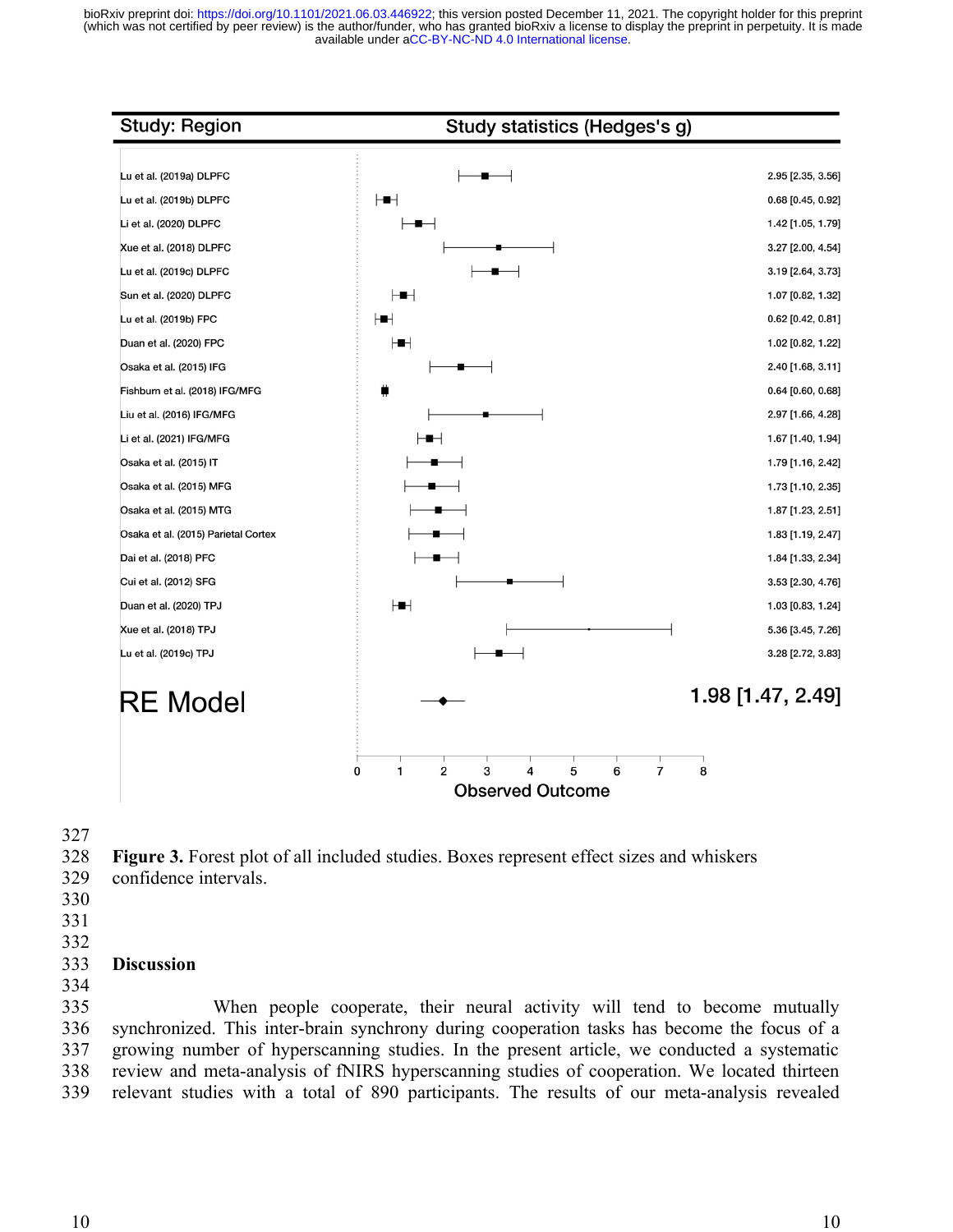significant overall effect sizes for inter-brain synchrony in both frontal and temporoparietal regions. All studies observed significant inter-brain synchrony in the prefrontal cortex (PFC). This consistency is remarkable, considering that the included studies used various cooperation tasks, such as realistic problem solving, joint drawing, and the Jenga puzzle. It thus appears that PFC has general relevance for cooperative behavior that cannot be reduced to task-specific elements. 340 341 342 343 344 345

The findings of the present meta-analysis are broadly consistent with the findings of previous single-brain studies implicating prefrontal regions in tasks requiring social interaction, coordination, and cooperation (Stallen & Sanfel, 2013). The present findings not only confirm these earlier findings from single-brain recordings but show that they are part of a broader pattern indicating that prefrontal regions are not just activated within individual brains operating separately from another. Instead, prefrontal regions are mutually activated in a synchronized fashion in the brains of interaction partners, becoming coupled in their functioning. Hyperscanning studies thus complement and extend traditional social neuroscience studies that were conducted within the single-brain paradigm. 346 347 348 349 350 351 352 353 354

The present work has limitations. First, the present meta-analysis included a relatively low number of studies. The studies had a relatively high number of participants, which affords better statistical power. Still, the limited number of studies makes it hard to estimate the effects of between-study characteristics. Second, the present meta-analysis was restricted to a single neuroimaging method, fNIRS, which has limited spatial resolution. In the same line, the placement of recording channels is not standardized; therefore, it is difficult to compare different studies. It hence remains essential to compare the present findings to other neuroimaging methods, like fMRI. Third, the meta-analysis revealed a high variance between studies that cannot be explained by chance. More work is needed to understand the sources of this variance, which is likely due to the large variety of conditions used in different studies. Fourth and last, the present meta-analysis may be contaminated by reporting bias, given that published studies tend to report only statistically significant comparisons of neural recordings. It is important to note that the last limitation is not a limitation per se of our work but a more general limitation of many neuroimaging studies that the field should address. We propose that no significant channels/comparisons should be reported in supplementary materials with all statistics values. It will allow for collecting more evidence and improve future meta-analyses. Additionally, this problem may be overcome in future work by creating better infrastructures for data sharing and open science practices (Pavlov et al., 2020). 355 356 357 358 359 360 361 362 363 364 365 366 367 368 369 370 371 372

373

### **Conclusion** 374

375

Human beings are a cooperative species. The present research uncovered some of the neural foundations of this human ability to cooperate by conducting the first systematic review and quantitative meta-analysis of fNIRS hyperscanning of cooperative behavior. The results showed that cooperation is consistently associated with inter-brain synchrony in frontal and temporoparietal areas, suggesting that inter-brain neural alignment in these regions underlies cooperative behavior in humans. These findings underscore the importance of meta-analyses in 376 377 378 379 380 381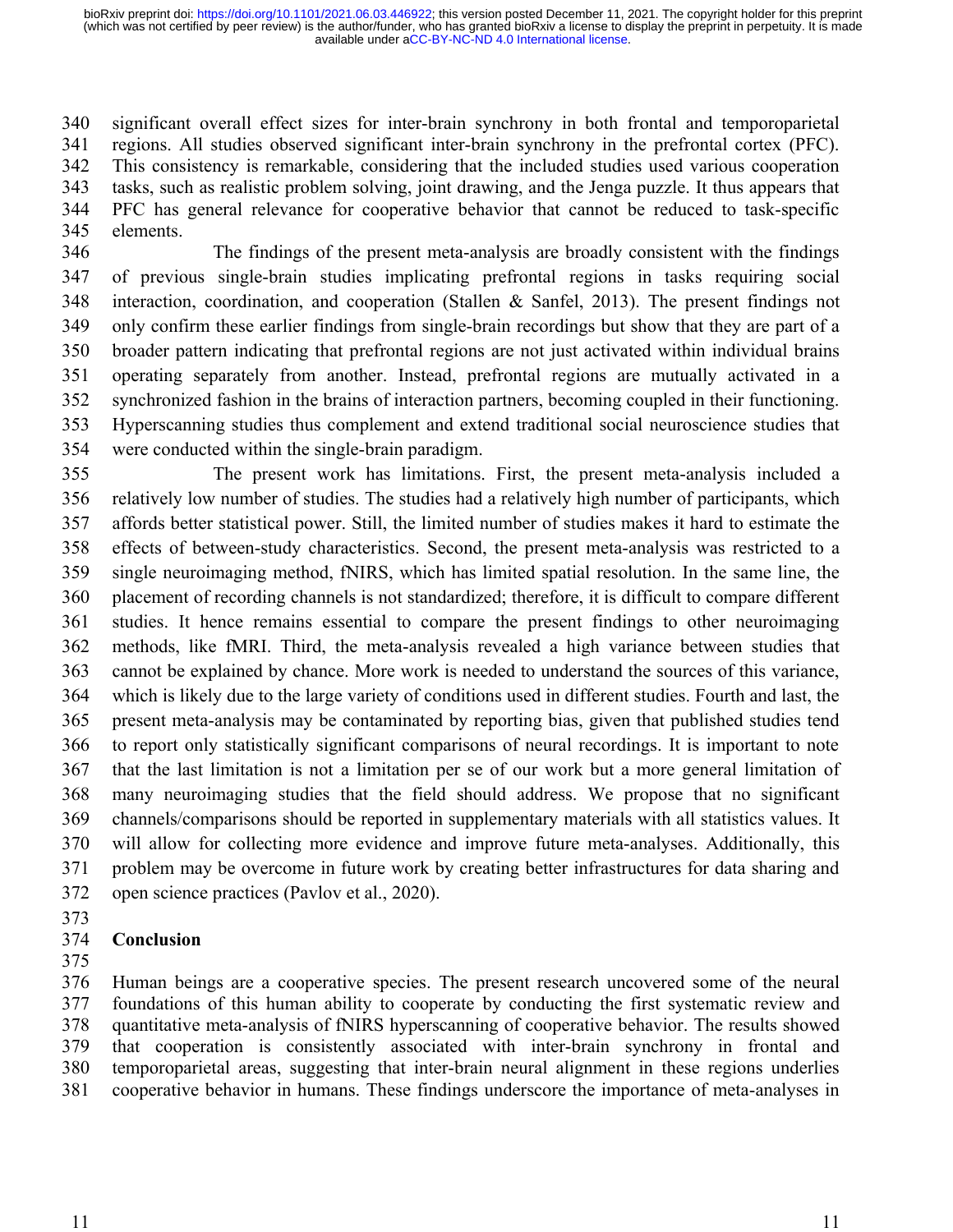detecting patterns across studies and elucidating the neural basis of semi-naturalistic cooperative behavior. 382 383

384

### **References** 385

386

- Ayrolles, A., Brun, F., Chen, P., Djalovski, A., Beauxis, Y., Delorme, R., ... & Dumas, G. 387
- (2021). HyPyP: a Hyperscanning Python Pipeline for inter-brain connectivity analysis. *Social*  388
- *Cognitive and Affective Neuroscience*, *16*(1-2), 72-83. doi:10.1093/scan/nsaa141 389
- 390
- Borenstein, M., Hedges, L.V., Higgins, J.P.T., & Rothstein, H.R. (2009). *Chapter 7: converting*  391
- *among effect sizes. Introduction to Meta-analysis.* John Wiley & Sons, Ltd., pp. 45–49. doi:10.1002/9780470743386 392 393
- 394
- Cacioppo, J. T., Berntson, G. G., Sheridan, J. F., & McClintock, M. K. (2000). Multilevel 395
- integrative analyses of human behavior: social neuroscience and the complementing nature of 396
- social and biological approaches. *Psychological bulletin*, *126*(6), 829. 397
- 398
- \*Cui, X., Bryant, D.M., Reiss, A.L., 2012. NIRS-based hyperscanning reveals increased 399
- interpersonal coherence in superior frontal cortex during cooperation. *NeuroImage, 59*, 2430– 400
- 2437. doi:10.1016/j.neuroimage.2011.09.003. 401
- 402
- Czeszumski, A., Eustergerling, S., Lang, A., Menrath, D., Gerstenberger, M., Schuberth, S., ... & König, P. (2020). Hyperscanning: a valid method to study neural inter-brain underpinnings of 403 404
- social interaction. *Frontiers in Human Neuroscience*, *14*, 39. 405 406
- \*Dai, R., Liu, R., Liu, T., Zhang, Z., Xiao, X., Sun, P., ... & Zhu, C. (2018). Holistic cognitive 407
- and neural processes: a fNIRS-hyperscanning study on interpersonal sensorimotor 408
- synchronization. *Social cognitive and affective neuroscience*,*13*(11), 1141-1154. 409
- 410
- Dikker, S., Wan, L., Davidesco, I., Kaggen, L., Oostrik, M., McClintock, J., ... & Poeppel, D. 411
- (2017). Brain-to-brain synchrony tracks real-world dynamic group interactions in the classroom. *Current Biology*, *27*(9), 1375-1380. 412 413
- 414
- Dumas, G., Nadel, J., Soussignan, R., Martinerie, J., & Garnero, L. (2010). Inter-brain 415
- synchronization during social interaction. *PloS one*, *5*(8), e12166. 416
- 417
- \*Duan, H., Yang, T., Wang, X., Kan, Y., Zhao, H., Li, Y., & Hu, W. (2020). Is the creativity of 418
- lovers better? A behavioral and functional near-infrared spectroscopy hyperscanning 419
- study. *Current Psychology*, 1-14. doi:10.1007/s12144-020-01093-5 420
- 421
- Egger, M., Smith, G. D., Schneider, M., & Minder, C. (1997). Bias in meta-analysis detected by a simple, graphical test. *BMJ*, *315*(7109), 629-634. doi:10.1136/bmj.315.7109.629 422 423

- \*Fishburn, F.A., Murty, V.P., Hlutkowsky, C.O., MacGillivray, C.E., Bemis, L.M., Murphy, 425
- M.E., ... & Perlman, S.B. (2018). Putting our heads together: interpersonal neural 426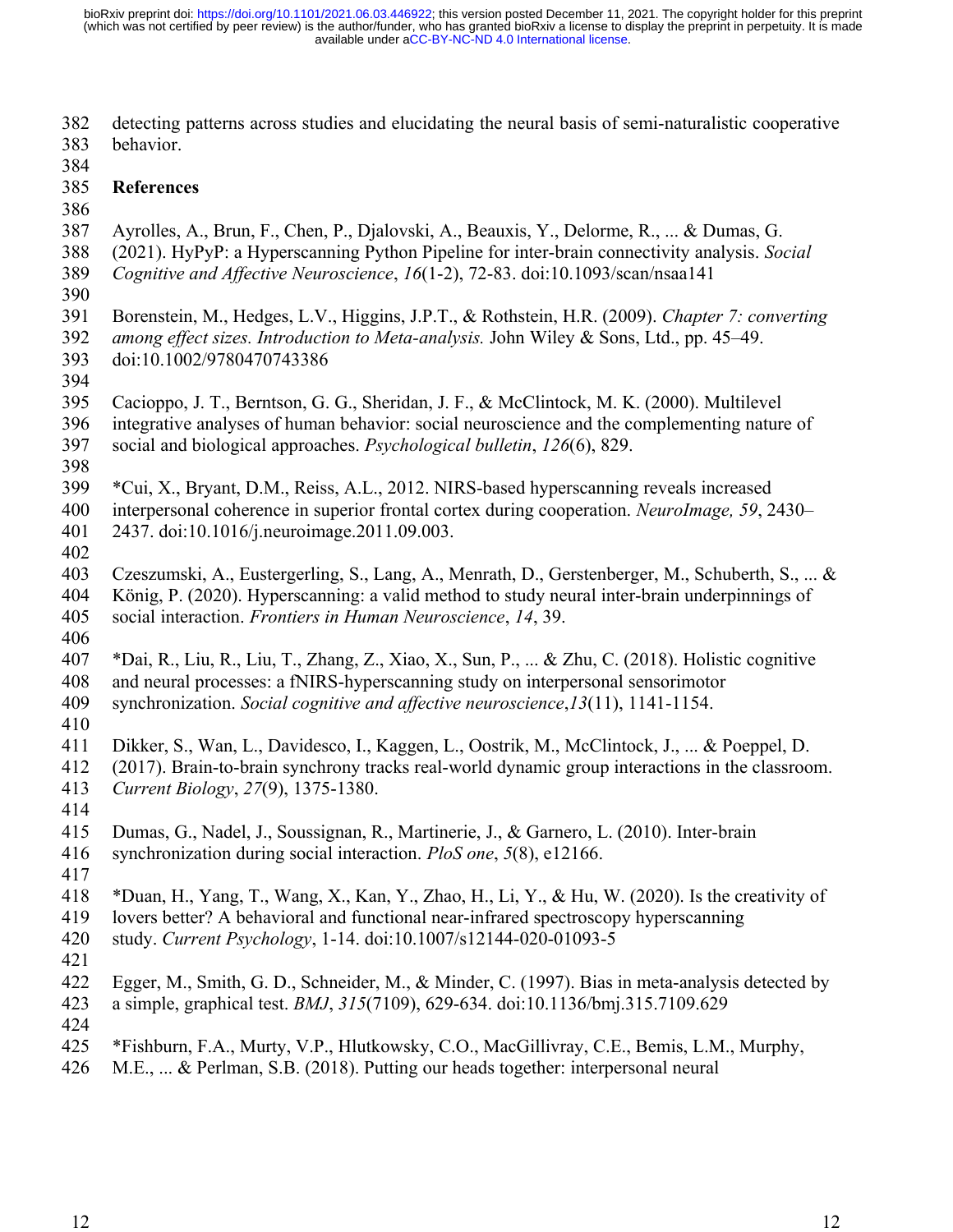- synchronization as a biological mechanism for shared intentionality. *Social Cognitive and*  427
- *Affective Neuroscience*, *13*(8), 841-849. doi:10.1093/scan/nsy060 428
- 429
- Grinsted, A., Moore, J. C., and Jevrejeva, S. (2004). Application of the cross wavelet transform 430
- and wavelet coherence to geophysical time series. *Nonlin. Process. Geophys.* 11, 561–566. doi: 431
- 10.5194/npg-11-561-2004 432
- 433
- Goldstein, P., Weissman-Fogel, I., Dumas, G., & Shamay-Tsoory, S. G. (2018). Brain-to-brain 434
- coupling during handholding is associated with pain reduction. *Proceedings of the National*  435
- *Academy of Sciences*, *115*(11), E2528-E2537. doi:10.1073/pnas.1703643115 436
- 437
- Handley, C., & Mathew, S. (2020). Human large-scale cooperation as a product of competition 438
- between cultural groups. *Nature communications*, *11*(1), 1-9. 439
- 440
- Hirata, M., Ikeda, T., Kikuchi, M., Kimura, T., Hiraishi, H., Yoshimura, Y., et al. (2014). 441
- Hyperscanning MEG for understanding mother-child cerebral interactions. *Frontiers in Human*  442
- *Neuroscience.* 8:118. doi: 10.3389/fnhum.2014.00118 443
- 444
- Higgins, J.P., & Thompson, S.G. (2002). Quantifying heterogeneity in a meta-analysis. *Statistics* 445
- *in Medicine*, *21*(11), 1539-1558. 446
- doi:10.1002/sim.1186 447
- 448
- Jaeggi, A. V., & Gurven, M. (2013). Natural cooperators: food sharing in humans and other 449
- primates. *Evolutionary Anthropology: Issues, News, and Reviews*, *22*(4), 186-195. 450
- 451
- Jiang, J., Chen, C., Dai, B., Shi, G., Ding, G., Liu, L., & Lu, C. (2015). Leader emergence 452
- through interpersonal neural synchronization. *Proceedings of the National Academy of Sciences*, *112*(14), 4274-4279. 453 454
- 455
- JASP Team (2020). JASP (Version 0.14.1) [Computer software]. Retrieved from: https://jaspstats.org/ 456 457
- 458
- Kelsen, B. A., Sumich, A., Kasabov, N., Liang, S. H., & Wang, G. Y. (2020). What has social 459
- neuroscience learned from hyperscanning studies of spoken communication? A systematic 460
- review. *Neuroscience & Biobehavioral Reviews*. 461
- 462
- Koike, T., Tanabe, H. C., Okazaki, S., Nakagawa, E., Sasaki, A. T., Shimada, K., et al. (2016). 463
- Neural substrates of shared attention as social memory: a hyperscanning functional magnetic 464
- resonance imaging study. *NeuroImage* 125, 401–412. doi: 10.1016/j.neuroimage.2015.09.076 465
- 466
- Lenhard, W. & Lenhard, A. (2016). *Calculation of Effect Sizes*. Retrieved from: 467
- https://www.psychometrica.de/effect\_size.html. Dettelbach (Germany): Psychometrica. 468
- doi:10.13140/RG.2.2.17823.92329 469
- 470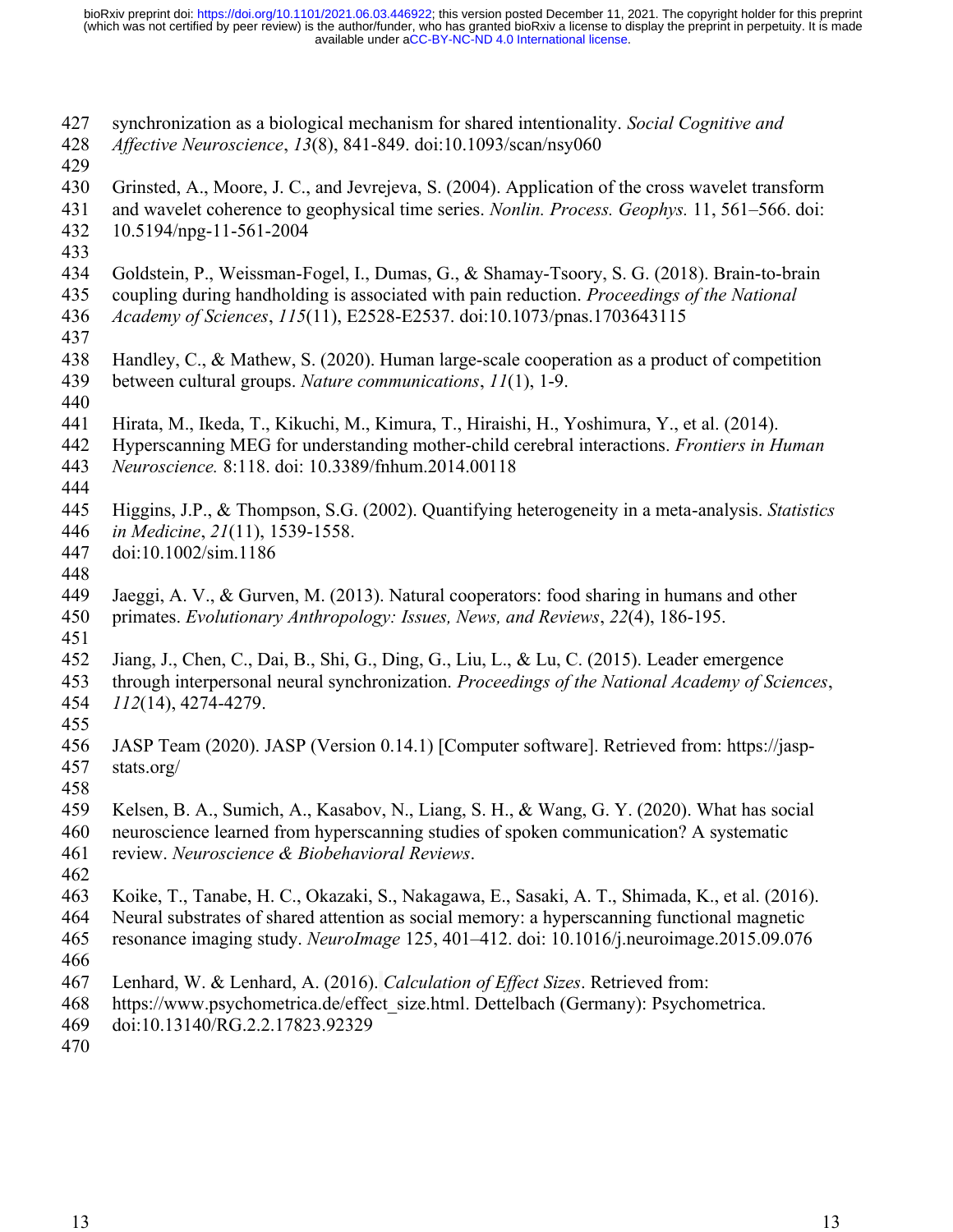- \*Li, L., Wang, H., Luo, H., Zhang, X., Zhang, R., & Li, X. (2020). Interpersonal neural 471
- synchronization during cooperative behavior of basketball players: a fNIRS-based hyperscanning study. *Frontiers in human neuroscience*, *14*, 169. 472 473
- 474
- Li, Z., Li, J., Hong, B., Nolte, G., Engel, A.K., & Zhang, D. (2021). Speaker–Listener Neural 475
- Coupling Reveals an Adaptive Mechanism for Speech Comprehension in a Noisy 476
- Environment. *Cerebral Cortex*, bhab118. doi:10.1093/cercor/bhab118 477
- 478
- \*Li, Y., Chen, R., Turel, O., Feng, T., Zhu, C. Z., & He, Q. (2021). Dyad sex composition effect 479
- on inter-brain synchronization in face-to-face cooperation. *Brain Imaging and Behavior*, *15*(3), 1667-1675. 480 481
- 482
- Lipsey, M. W., & Wilson, D. B. (2001). *Practical meta-analysis*. SAGE publications, Inc. 483 484
- \*Liu, N., Mok, C., Witt, E.E., Pradhan, A.H., Chen, J.E., & Reiss, A.L. (2016). NIRS-based 485
- hyperscanning reveals inter-brain neural synchronization during cooperative Jenga game with 486
- face-to-face communication. *Frontiers in Human Neuroscience*, *10*, 82. 487
- doi:10.3389/fnhum.2016.00082 488
- 489

Liu, J., Zhang, R., Geng, B., Zhang, T., Yuan, D., Otani, S., Li, X., 2019. Interplay between prior 490

- knowledge and communication mode on teaching effectiveness: interpersonal neural 491
- synchronization as a neural marker. *NeuroImage, 193*, 93-102. 492
- doi:10.1016/j.neuroimage.2019.03.004 493
- 494
- \*Lu, K., & Hao, N. (2019a). When do we fall in neural synchrony with others? *Social Cognitive and Affective Neuroscience*, 495 496
- *14*(3), 253-261. doi:10.1093/scan/nsz012 497
- 498
- \*Lu, K., Qiao, X., & Hao, N. (2019b). Praising or keeping silent on partner's ideas: Leading 499
- brainstorming in particular ways. *Neuropsychologia*, *124*, 19-30. 500
- doi:10.1016/j.neuropsychologia.2019.01.004 501
- \*Lu, K., Xue, H., Nozawa, T., & Hao, N. (2019c). Cooperation makes a group be more creative. 502 503
- *Cerebral Cortex*, *29*(8), 3457-3470. doi:10.1093/cercor/bhy215 504
- 505
- Moher, D., Liberati, A., Tetzlaff, J., & Altman, D.G. (2009). Preferred reporting items for 506
- systematic reviews and meta-analyses: the PRISMA statement. *Annals of Internal*  507
- *Medicine*, *151*(4), 264-269. doi:10.7326/0003-4819-151-4-200908180-00135 508
- 509
- Monsell, S. (2003). Task switching.*Trends in cognitive sciences*,*7*(3), 134-140. 510
- 511
- Nozawa, T., Sasaki, Y., Sakaki, K., Yokoyama, R., & Kawashima, R. (2016). Interpersonal 512
- frontopolar neural synchronization in group communication: an exploration toward fNIRS 513
- hyperscanning of natural interactions. *Neuroimage*, *133*, 484-497. 514
- doi:10.1016/j.neuroimage.2016.03.059 515
- 516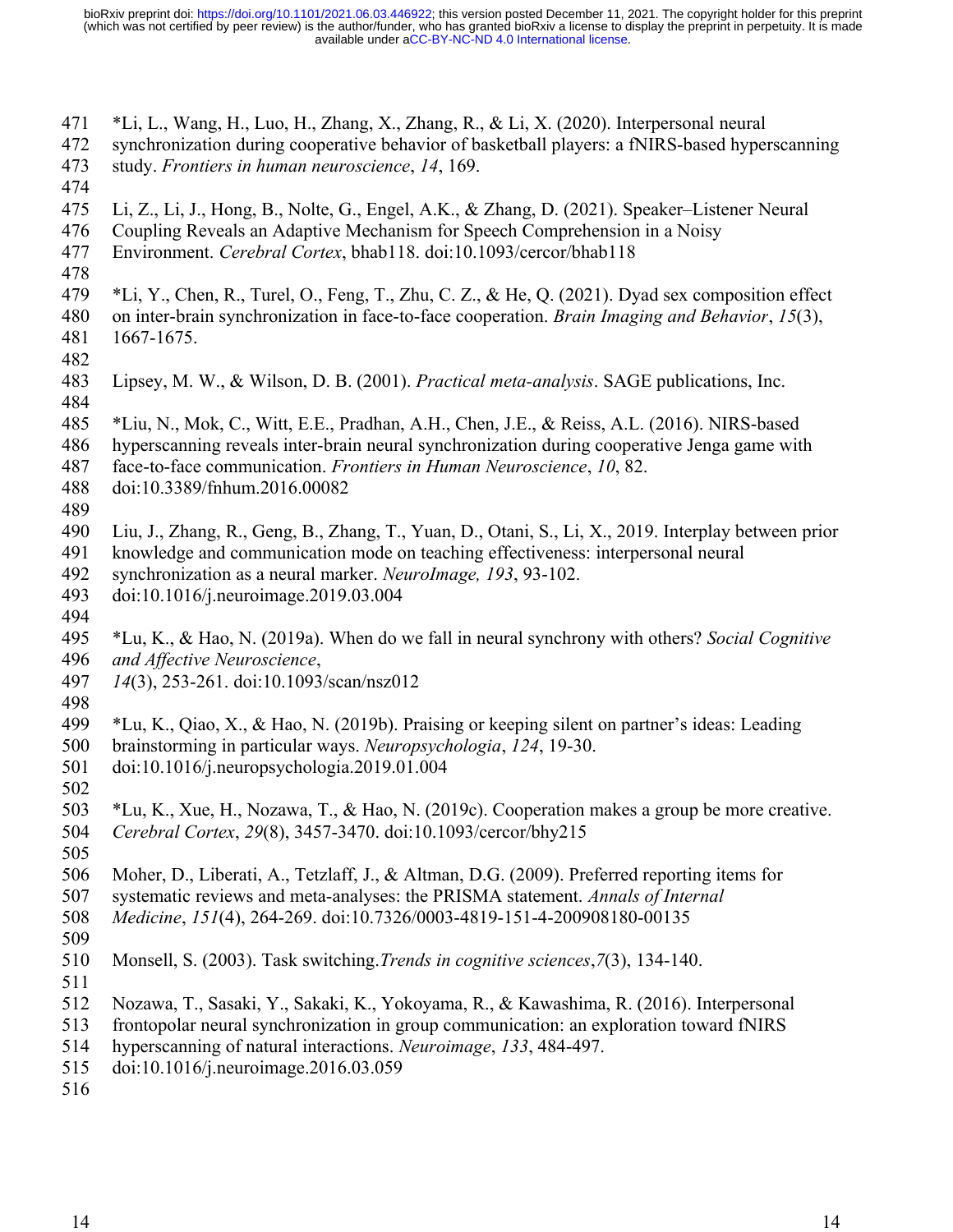- \*Osaka, N., Minamoto, T., Yaoi, K., Azuma, M., Shimada, Y. M., & Osaka, M. (2015). How 517
- two brains make one synchronized mind in the inferior frontal cortex: fNIRS-based 518
- hyperscanning during cooperative singing. *Frontiers in psychology*, *6*, 1811. 519
- 520
- Pavlov, Y. G., Adamian, N., Appelhoff, S., Arvaneh, M., Benwell, C. S., Beste, C., ... & 521
- Mushtaq, F. (2021). # EEGManyLabs: Investigating the replicability of influential EEG experiments. *Cortex*. 522 523
- 524
- Pérez, A., Carreiras, M., & Duñabeitia, J.A. (2017). Brain-to-brain entrainment: EEG interbrain 525
- synchronization while speaking and listening. *Scientific Reports*, *7*(1), 4190. 526
- doi:10.1038/s41598-017-04464-4 527
- 528
- Redcay, E., & Schilbach, L. (2019). Using second-person neuroscience to elucidate the 529
- mechanisms of social interaction. *Nature Reviews Neuroscience*, *20*(8), 495-505. 530
- 531
- Rilling, J. K., Sanfey, A. G., Aronson, J. A., Nystrom, L. E., & Cohen, J. D. (2004). The neural correlates of theory of mind within interpersonal interactions. *Neuroimage*,*22*(4), 1694-1703. 532 533
- 534
- Rizzolatti, G., & Fabbri-Destro, M. (2008). The mirror system and its role in social cognition. *Current opinion in neurobiology*, *18*(2), 179-184. 535 536 537
- Sänger, J., Müller, V., and Lindenberger, U. (2012). Intra- and interbrain synchronization and network properties when playing guitar in duets. *Front. Hum. Neurosci.* 6:312. doi: 538 539
- 10.3389/fnhum.2012.00312 540
- 541
- Schilbach, L., Timmermans, B., Reddy, V., Costall, A., Bente, G., Schlicht, T., & Vogeley, K. (2013). Toward a second-person neuroscience 1. *Behavioral and brain sciences*, *36*(4), 393-414. 542 543
- 544

Scholkmann, F., Holper, L., Wolf, U., and Wolf, M. (2013). A new methodical approach in neuroscience: assessing inter-personal brain coupling using functional near-infrared imaging 545 546

- (fNIRI) hyperscanning. *Front. Hum. Neurosci.* 7:813. doi: 10.3389/fnhum.2013.00813 547
- 548
	- Schurz, M., Radua, J., Aichhorn, M., Richlan, F., & Perner, J. (2014). Fractionating theory of 549
	- mind: a meta-analysis of functional brain imaging studies. *Neuroscience & Biobehavioral*  550
	- *Reviews*, *42*, 9-34. 551
	- 552
	- Schurz, M., Radua, J., Tholen, M. G., Maliske, L., Margulies, D. S., Mars, R. B., ... & Kanske, P. 553
	- (2021). Toward a hierarchical model of social cognition: A neuroimaging meta-analysis and 554
- integrative review of empathy and theory of mind. *Psychological Bulletin*,*147*(3), 293. 555
- 556
- Stallen, M., & Sanfey, A.G. (2013). The cooperative brain. *The Neuroscientist*, *19*(3), 292-303. doi:10.1177/1073858412469728 557 558
- 559
- \*Sun, B., Xiao, W., Feng, X., Shao, Y., Zhang, W., & Li, W. (2020). Behavioral and brain 560
- synchronization differences between expert and novice teachers when collaborating with students. *Brain and cognition*, *139*, 105513. 561 562